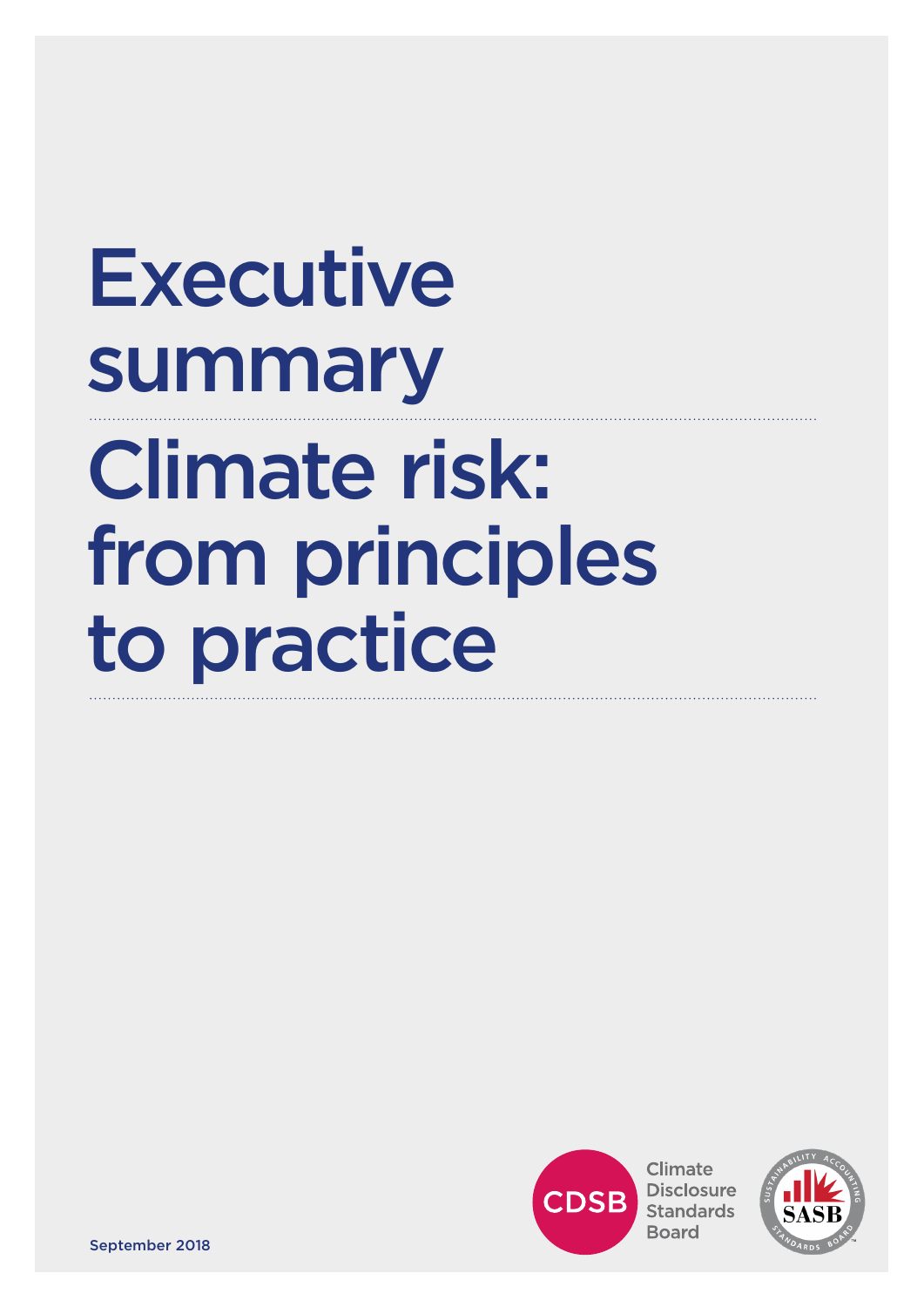## Growth of sustainable finance

With the declaration of the Sustainable Development Goals (SDGs) and the signing of the Paris Agreement, governments around the world agreed to choose a more sustainable path for our planet and our global economy. To realize this global transition to a more resilient, low-carbon economy, the expertise, innovation, and action of business will be indispensable and the financing of capital markets, vital.

To prompt markets to match society's ambitions to keep global temperatures "well below 2°C," companies and investors will need to signal to the market their commitment and contribution to managing climate risk. To that end, corporate reporting of non-financial information and data has become an established mechanism to reorient the market toward a sustainable path.

#### Fragmented landscape

Research and market evidence continues to show the connection between sustainable business practices and market performance. In response, a number of initiatives have emerged to spur businesses to improve their climaterelated performance, their climate-related disclosure, or both.

Market regulators and stock exchanges are reacting and setting requirements for companies to disclose their performance, risks,

and opportunities related to non-financial issues including climate change. Companies and investors are proactively joining initiatives and approaches designed to contribute to sustainable finance. While the success of these requirements, standards, and initiatives has contributed to making climate change and resource scarcity mainstream issues for companies and investors, the multiplicity of provisions has also led to a fragmented reporting landscape, which is often difficult to navigate.

#### Momentum of the TCFD

The recommendations of the Task Force on Climate-related Financial Disclosures (TCFD) have gained broad support among businesses, investors, and regulators, while pushing forward the integration of climaterelated issues within mainstream financial reporting. The recommendations focus on climate-related impacts that are financially material to the organization, highlighting the risks and opportunities that are mutually relevant to companies, investors, and wider society. This materiality-focused approach to climate-related risks and opportunities, which aligns with mainstream financial reporting practices, has led to a global backing of the TCFD. As of early September 2018, more than 445 public- and private-sector organizations, along with nearly 400 investors who manage



*Figure 1: Alignment among CDSB and SASB with the TCFD recommendations*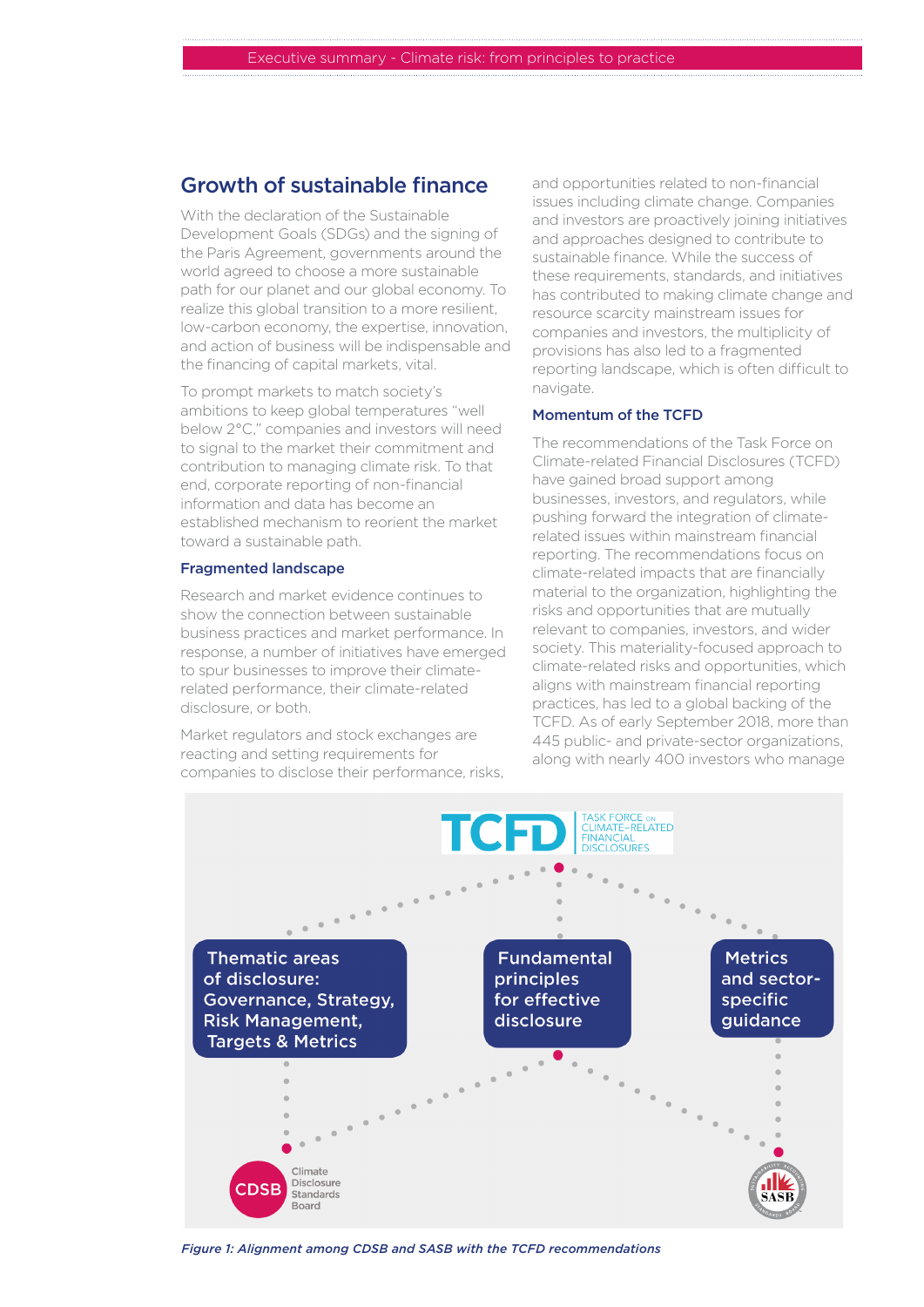assets of over \$22 trillion have expressed their support for the recommendations.

The TCFD recommendations and guidance provide companies, investors, and other stakeholders in capital markets with a common set of principles to shift capital and appropriately assess and price climate-related risk and opportunities, ensuring that frameworks, standards, regulation, and other initiatives come together to support the highest quality of climate-related disclosure and action.

## CDSB, SASB and the TCFD: a global market solution

While the TCFD recommendations and guidance are largely principles-based, the Climate Disclosure Standards Board (CDSB) and the Sustainability Accounting Standards Board (SASB) have both developed practical tools that can help organizations implement the recommendations, providing crucial information to decision makers at all levels.

Like the TCFD recommendations, CDSB's and SASB's offerings are focused on:

- a financially-based concept of materiality;
- global applicability; and
- suitability for use in multiple reporting locations.

Together, they establish a coherent foundation for a global standard to address climate risk in financial markets. By using the complementary, market-tested resources of the [CDSB](https://www.cdsb.net/framework)  [Framework](https://www.cdsb.net/framework) and [SASB's sustainability](https://www.sasb.org/download-the-standards/)  [accounting standards](https://www.sasb.org/download-the-standards/), companies can more easily identify, assess, and report their performance on climate-related issues, while fulfilling the TCFD recommendations.

#### Alignment on content

The TCFD recommendations were established on the bedrock of the seven Fundamental Principles for Effective Disclosure, which the TCFD adopted to not only underpin its own work but to also "help guide current and future developments in climate-related financial reporting." These principles are deeply aligned with the foundational concepts employed by both CDSB and SASB, as highlighted in our previous joint publication Converging on Climate Risk. Figure 1 shows how CDSB and SASB are aligned with the TCFD, across their four recommendations and associated recommended disclosures, as well as their principles, metrics, and sector-specific guidance.

#### Alignment on materiality

The TCFD recommendations approach climaterelated disclosure through the lens of financial materiality. This is a viewpoint which CDSB and SASB also share, as shown in the table below. This means that CDSB, SASB and the TCFD primarily consider those climate-related impacts to the financial or operational performance of a company, which therefore also influence its market valuation.

Using this approach to materiality is beneficial to the overall mission of these organizations and allows companies to report information in an efficient and effective way.

By focusing on financially material information, companies can prioritize their efforts on managing issues and disclosing data that are relevant and critical to their business.

For example, software companies addressing climate change may focus on the energyintensity of their data centers, while automakers would place more emphasis on the use-phase emissions of their products. This industry- and business-specific focus is not only more relevant to investors, it also represents the areas where companies are best positioned to make significant contributions to local, national, and global sustainability goals.

| <b>TCFD</b>                                                                                                                                                                                                                                                                                                                                                                               | <b>CDSB</b>                                                                                                                                                                                                                                                                                                             | <b>SASB</b>                                                                                                                                                                                                                                                                                 |
|-------------------------------------------------------------------------------------------------------------------------------------------------------------------------------------------------------------------------------------------------------------------------------------------------------------------------------------------------------------------------------------------|-------------------------------------------------------------------------------------------------------------------------------------------------------------------------------------------------------------------------------------------------------------------------------------------------------------------------|---------------------------------------------------------------------------------------------------------------------------------------------------------------------------------------------------------------------------------------------------------------------------------------------|
| To ensure as<br>much<br>comparability<br>as with<br>national<br>disclosure<br>requirements<br>for financial<br>filings, the<br><b>Task Force</b><br>believes<br>companies<br>should<br>determine<br>materiality for<br>climate-<br>related issues<br>consistent<br>with how they<br>determine the<br>materiality of<br>other<br>information<br>included in<br>their financial<br>filings. | CDSB's<br>definition of<br>materiality is<br>aligned with<br>the IASB,<br>which states<br>that<br>"Information<br>is material if<br>omitting it or<br>mistaking it<br>could<br>influence<br>decisions that<br>users make<br>on the basis<br>of financial<br>information<br>about a<br>specific<br>reporting<br>entity." | <b>SASB</b><br>standards<br>identify<br>financially<br>material<br>issues, which<br>are the issues<br>that are<br>reasonably<br>likely to<br>impact the<br>financial<br>condition or<br>operating<br>performance<br>of a company<br>and therefore<br>are most<br>important to<br>investors. |